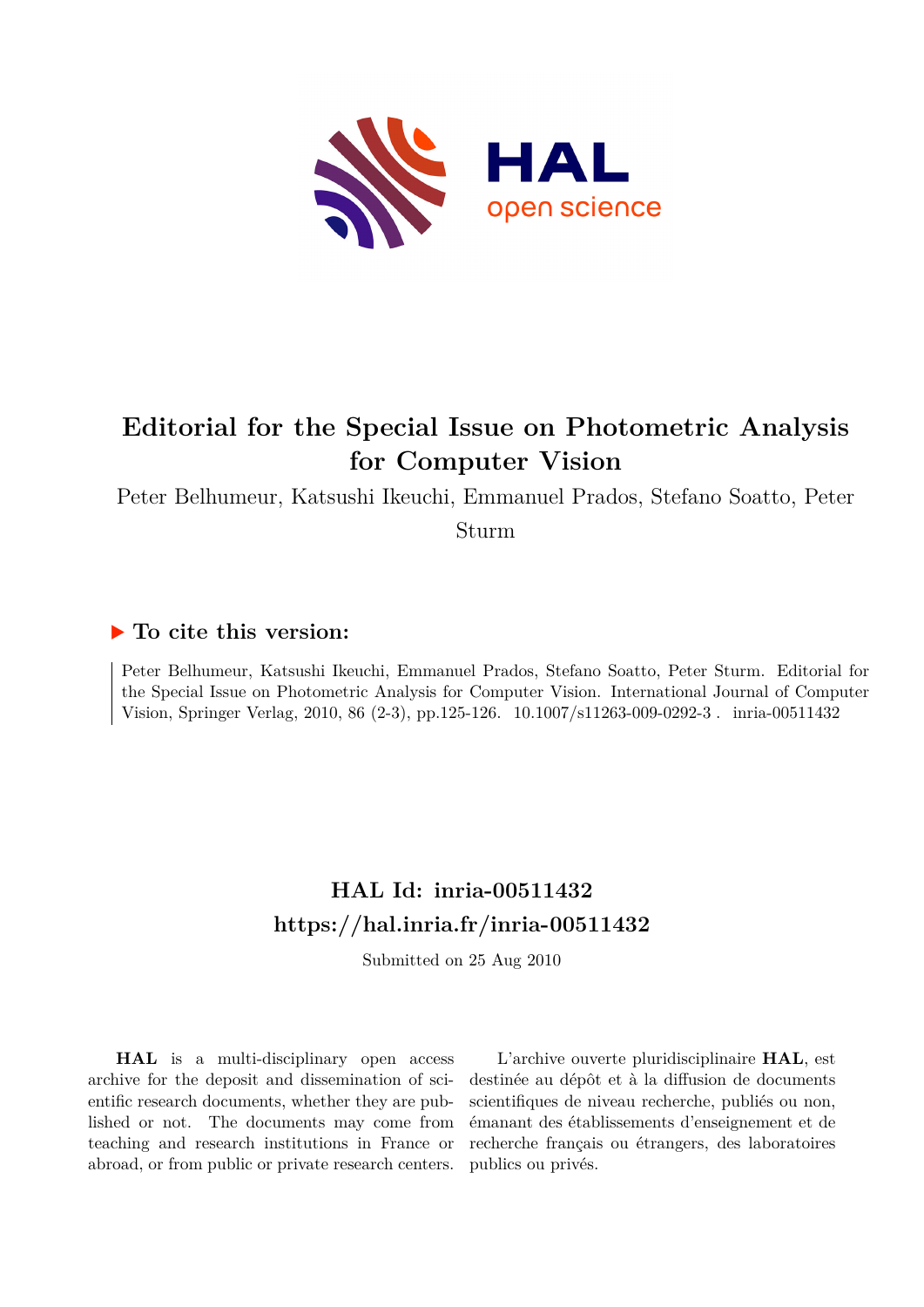Peter Belhumeur, Katsushi Ikeuchi, Emmanuel Prados, Stefano Soatto and Peter Sturm

## Editorial for the Special Issue on Photometric Analysis For Computer Vision

This special issue arises from papers presented at the Workshop on Photometric Analysis For Computer Vision, held on October 14, 2007 in conjunction with the 11th International Conference on Computer Vision Conference in Rio de Janeiro, Brazil. The workshop featured 7 oral presentations, 10 posters, and a keynote lecture by Todd Zickler. Papers submitted to this special issue underwent the full review cycle of IJCV.

Photometric analysis is a central aspect of computer vision theory and practice. The way an image looks depends on many factors, including geometry, illumination and reflectance properties of the objects. For transparent or translucent objects, or for objects composed by multiple coatings, the factors are even more numerous (refraction, subsurface scattering, ...). The laws combining these components are diverse and complex. This complexity makes computer vision tasks even more difficult and typically causes the failure of methods based on simple models.

A typical example could be problems caused by specularities in the stereovision problem; proposed methods usually assume that the scene is perfectly diffuse. Feature tracking and matching is another example since the photometric appearance of objects can change when they or the camera move.

On the one hand, from a theoretical as well as from a computational point of view, a better understanding and handling of these factors should improve robustness to photometric effects. On the other hand, this allows not only to circumvent problems but also to gather valuable information which can be practically exploited in computer vision tasks. One example is the information provided by shading and shadows.

This special issue contains 9 papers that cover several important aspects of photometric analysis, ranging from color analysis, shading, illumination, material reflectance, to perceived transparency due to motion blur and specialized apperance models for weather conditions such as rain and snow. The paper by Arjan Gijsenij, Theo Gevers, and Joost van de Weijer considers the problem of color constancy; a novel extension of the gamut mapping approach is presented which incorporates the statistical nature of (derivative) images. Four papers are dedicated